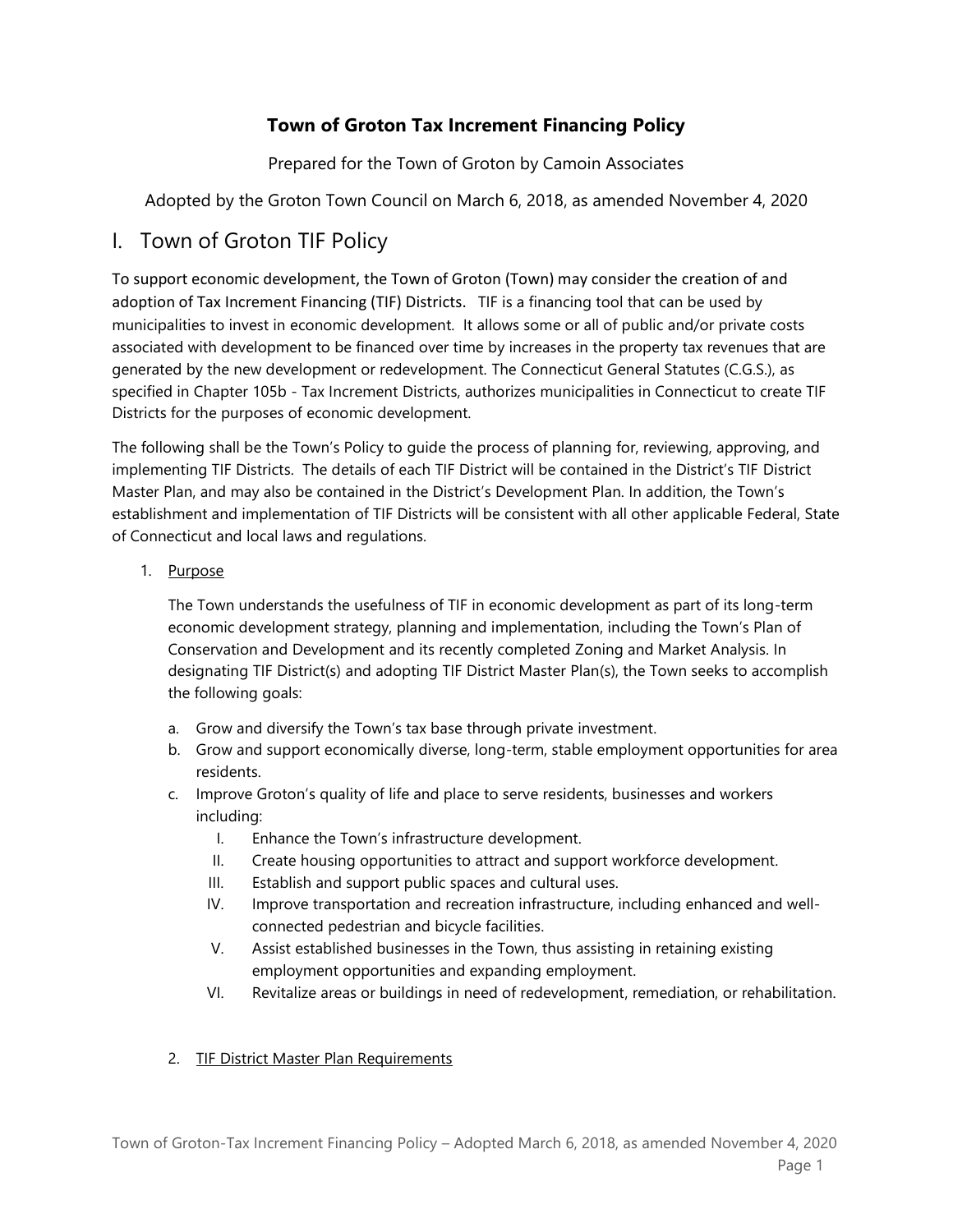To establish a TIF District, the Town will prepare and approve a TIF District Master Plan applicable to such District. The Town may thereafter create and approve a TIF Development Plan (a Development Plan) for property located within any TIF District. The Town may also create and approve a TIF Joint Development Plan (a Joint Development Plan) for property located within any TIF District that is also located within the City of Groton ("City"). The City of Groton is a political subdivision of the State of Connecticut located within the geographical boundaries of the Town. The Town and City each have separate legislative bodies. In cases of such a Joint Development Plan, the Joint Development Plan must be reviewed and adopted by both the City and the Town in accordance with each of their respective the TIF Policies.

TIF District Master Plans shall include the following:

- a. A statement indicating whether the Master Plan is a District Master Plan created solely by the Town for a TIF District located outside of the City by within the Town (a "Town-Only Master Plan") or a joint Master Plan which includes a TIF District located in both the Town and the City (a "Joint Master Plan");
- b. A legal description of the boundaries of the TIF District and a listing of all properties (lots and parcels) within the TIF District including tax map and tax identification numbers, gross assessed value of taxable real property for each lot within the TIF District and for the TIF District as a whole based on the most current assessed value, a description of the present condition and current use of all land and buildings within the TIF District, and an indication for each lot or parcel if it is subject to any special tax districts or zones currently, such as an Enterprise Zone or Business Improvement District.
- c. A statement on how the creation of the TIF District meets some or all of the stated purposes contained in the Town's, and if applicable, the City's, TIF Policy and that it is needed for successful development or redevelopment to occur within the TIF District.
- d. Maximum Duration of TIF District in number of years The preferred TIF District term will be a maximum of thirty (30) years. While Connecticut law allows terms up to fifty (50) years, this will only be considered as special circumstances by the Town.
- e. A determination with supporting data that the Original Assessed Value (OAV) of taxable real property of the TIF District plus the OAV of taxable real property of all existing TIF Districts within the Town do not exceed ten percent (10%) of the total value of taxable real property within the Town as of October 1st of the year immediately preceding the establishment of the TIF District.
- f. Description of projected future public and private development or redevelopment to occur within the District, to include size, type, and uses; public and private site, building, and infrastructure improvements to be completed in the district and related areas; and estimated costs for all components. In the case of a Joint Master Plan, for all public costs, projections must be broken out by those to be paid by the Town versus those to be paid by the City along with the combined public costs.
- g. Annual estimated, projected assessed value of taxable real property and associated annual estimated, projected tax revenues, as well as the value and associated revenues above the OAV for all parcels within the District. In the case of a Joint Master Plan, all revenue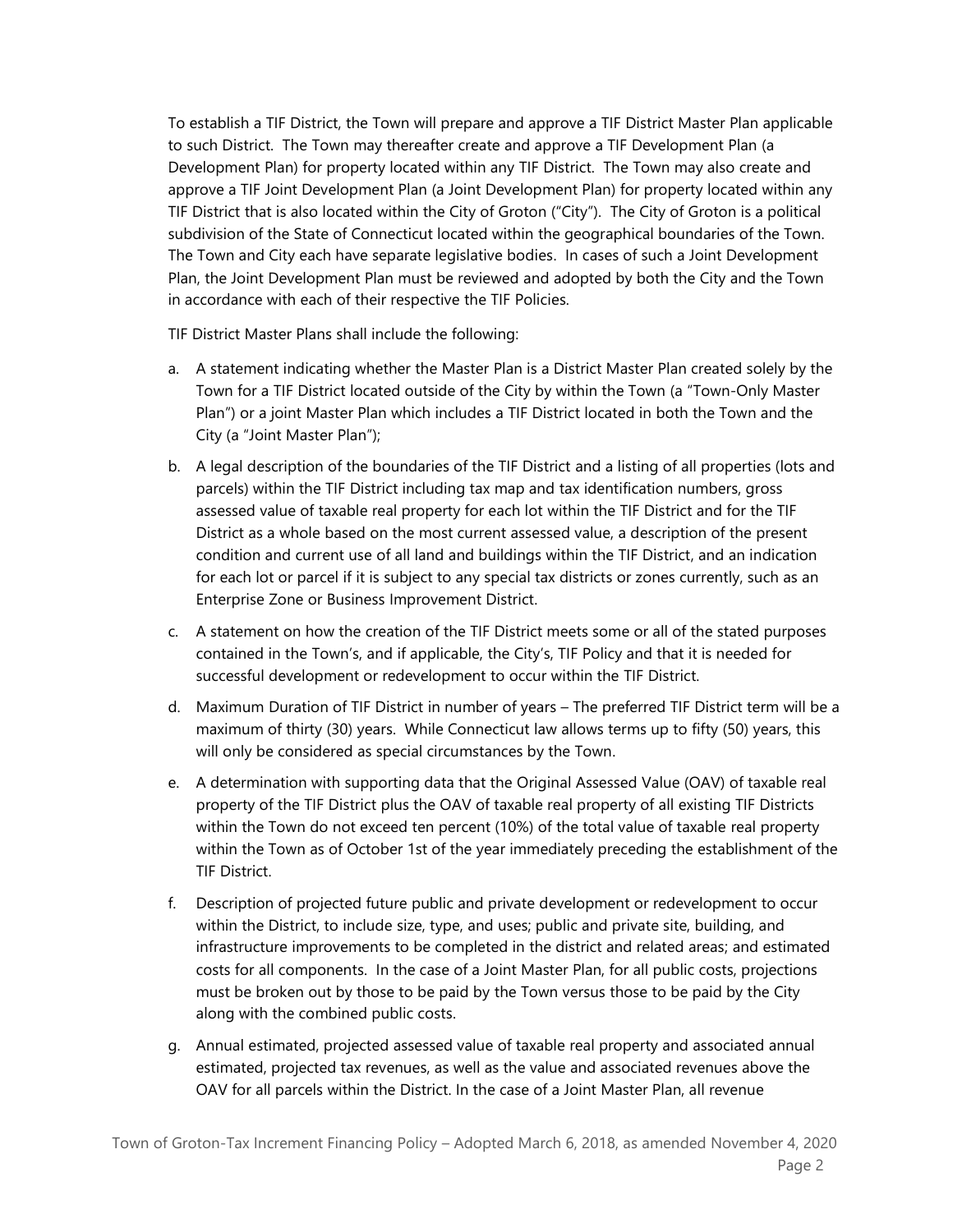projections must be broken out between the portion resulting from the Town's mill rate and the portion resulting from the City's mill rate.

- h. Annual percentage of incremental (percent of the amount above OAV) valuation of taxable real property to be captured (dedicated for specified TIF District purposes) and percent to be sent to General Fund (percent for each between 0% and 100%; combined total must equal 100%). In the case of a Joint Master Plan, these percentages shall not be required to be the same for both the Town and the City.
- i. Maximum percentage and estimated, projected dollar amount of incremental revenues captured for TIF District purposes to directly support private development or redevelopment. In the case of a Joint Master Plan, these percentages shall not be required to be the same for both the Town and the City.
- j. A description of the method(s) to provide direct support to developers, property owners, or businesses using incremental captured TIF District revenues including abatements, credit enhancement agreements, or any other methods of direct support.
- k. Details on any other financing mechanisms that are tied to or impacted by the TIF Development Plan, or, if applicable, Joint Development Plan, including a statement of (i) whether the TIF Development Plan or Joint Development Plan includes the issuance of Municipal Bonds or any other form of municipal public debt; and (ii) the relationship with any special district or zone tax assessments including Enterprise Zones, Business Improvement Districts, and Tax Abatements.
- l. A description of the methods the Town (and, if applicable, the City, in the case of a Joint Development Plan), will use to annually track and report on TIF District performance and detailed associated financials.
- m. Any other requirements imposed by Section 7-339ff of the Connecticut General Statutes, as may be from time to time amended, at the time such TIF District Master Plan is approved, including but not limited to the financial plan required thereunder.
- 3. Process for Drafting, Reviewing, and Approval of a TIF District Master Plan in the Town of **Groton**
- a) TIF District Master Plans for review and consideration of approval shall be prepared by Town Staff at the request of the Town Council and/or Town Manager.
- b) Staff will utilize a TIF Advisory Committee for guidance in development of a TIF District Master Plan. The TIF Advisory Committee will be the Town of Groton Economic Development Commission.
- c) The Town Staff with guidance from the TIF Advisory Committee will draft a TIF District Master Plan. The plan will be required to be consistent with the Town's TIF Policy and to meet its stated economic development purposes. If a Joint Master Plan, Town and City Staff, with guidance from the respective TIF Advisory Committees, will draft the Plan to be consistent with the Town and City's TIF Policies and to meet their stated economic development purposes.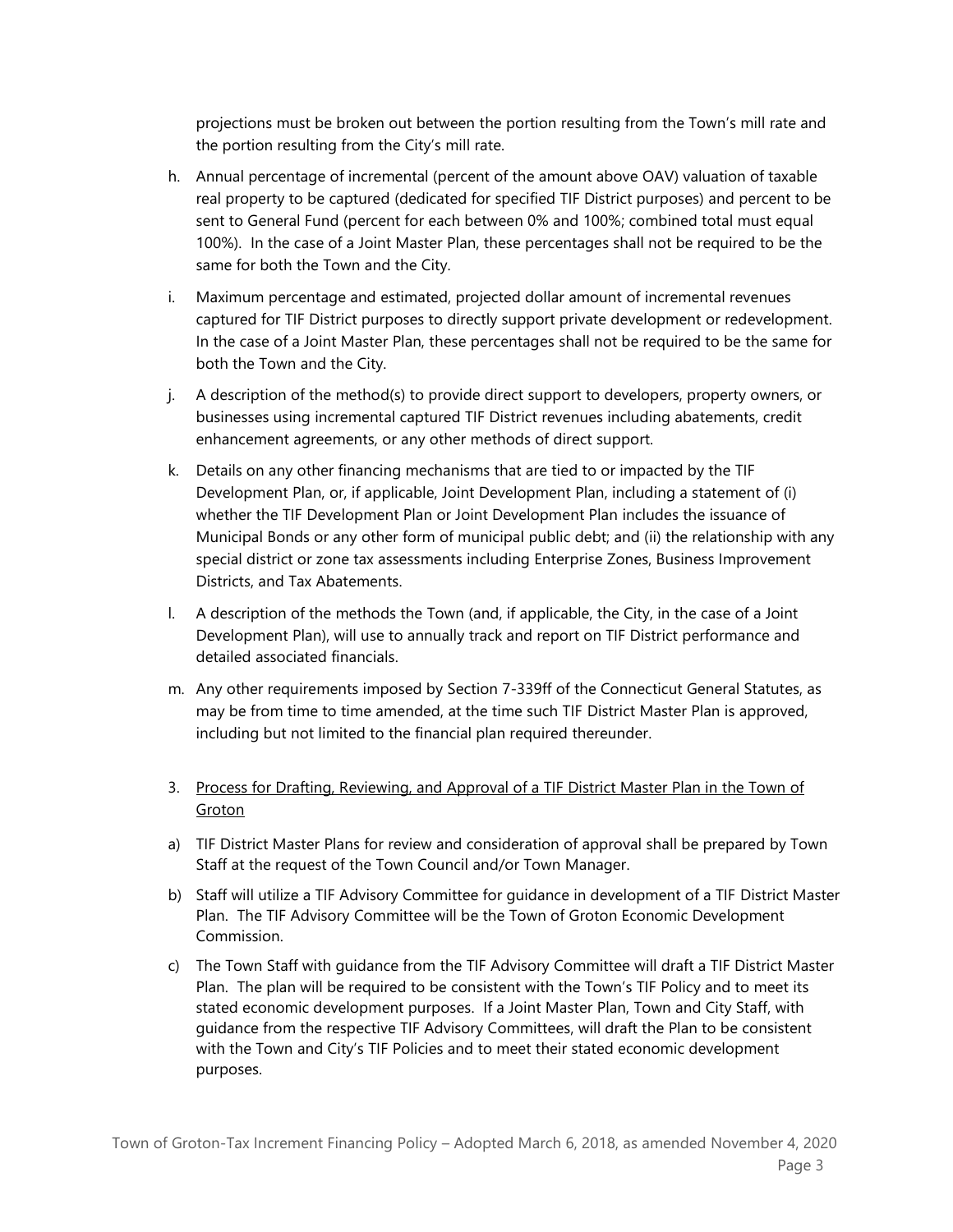- d) If a Town-Only Master Plan is drafted, upon review and recommendation from the Town's TIF Advisory Committee and Town Staff, the draft TIF District Master Plan shall be sent to the Town Council for review and comment. If a Joint Master Plan, upon review and recommendations from the Town's and City's respective TIF Advisory Committees and Town and City Staff, the draft TIF District Master Plan shall be sent to both the Town and City Councils for review and comment.
- e) Upon determination by the Town Council that a Town-Only Master Plan satisfies the requirements of Chapter 105b of the Connecticut General Statutes, as from time to time amended, and is in the Town's best interest to adopt, the Town Council shall submit the TIF District Master Plan to the Town's Planning and Zoning Commission. The Town Council shall set a public hearing date for the District Master Plan at the time the Plan is referred to the Commission. The Plan shall be submitted to the Town's Planning and Zoning Commission at least ten (10) days prior to the public hearing date for the District Master Plan by the Town Council. The referral to the Planning and Zoning Commission will request a review of the District Master Plan and a written advisory opinion. The Town's Planning and Zoning Commission shall render a written advisory opinion as to whether the proposed District Master Plan is consistent with the Town's Plan of Conservation and Development.
- f) If a Joint Master Plan, upon determination by the Town and City Councils that the Joint District Master Plan satisfies the requirements of Chapter 105b of the Connecticut General Statutes, as from time to time amended, and is in both the Town's and City's best interests to adopt, the Town and City Councils shall each set a public hearing date for the District Master Plan, or set a single public hearing date. The Town and City Councils shall each separately submit the District Master Plan to their respective Planning and Zoning Commissions at least ten (10) days prior to the public hearing date or dates for the District Master Plan by the Town and City Councils. The referrals will request a review of the District Master Plan and a written advisory opinion. The City Planning and Zoning Commission shall render a written advisory opinion as to whether the proposed District Master Plan is consistent with the City's Plan of Conservation and Development, and the Town's Planning and Zoning Commissions shall render a written advisory opinion as to whether the proposed District Master Plan is consistent with the Town's Plan of Conservation and Development
- g) The Town Council shall hold a public hearing on the proposed TIF District and TIF District Master Plan. Such public hearing shall be properly noticed at least 10 days prior to the public hearing pursuant to the requirements of Chapter 105b of the Connecticut General Statutes as from time to time amended. If a Joint Master Plan, the Town and City Councils shall hold public hearings on the proposed TIF District and District Master Plan. These can be done together as one public hearing, or separately. Such public hearing(s) shall be properly noticed at least 10 days prior to the public hearing pursuant to the requirements of said Chapter 105b.
- h) Following the public hearing, the Town Council shall act to consider establishment of the TIF District and adoption of the TIF District Master Plan applicable to such district. In the case of a Joint Master Plan or a Town only plan, the Town and City Councils are not required to act the same day as the public hearing.
- i) If approved by the Town Council, the TIF District Master Plan shall become effective at a date set by the Town Council and its implementation will be carried forth by Town staff with guidance as needed from the TIF Advisory Committee. If a Joint Master Plan, if approved by the Town and City Councils, the District Master Plan will become effective at a date set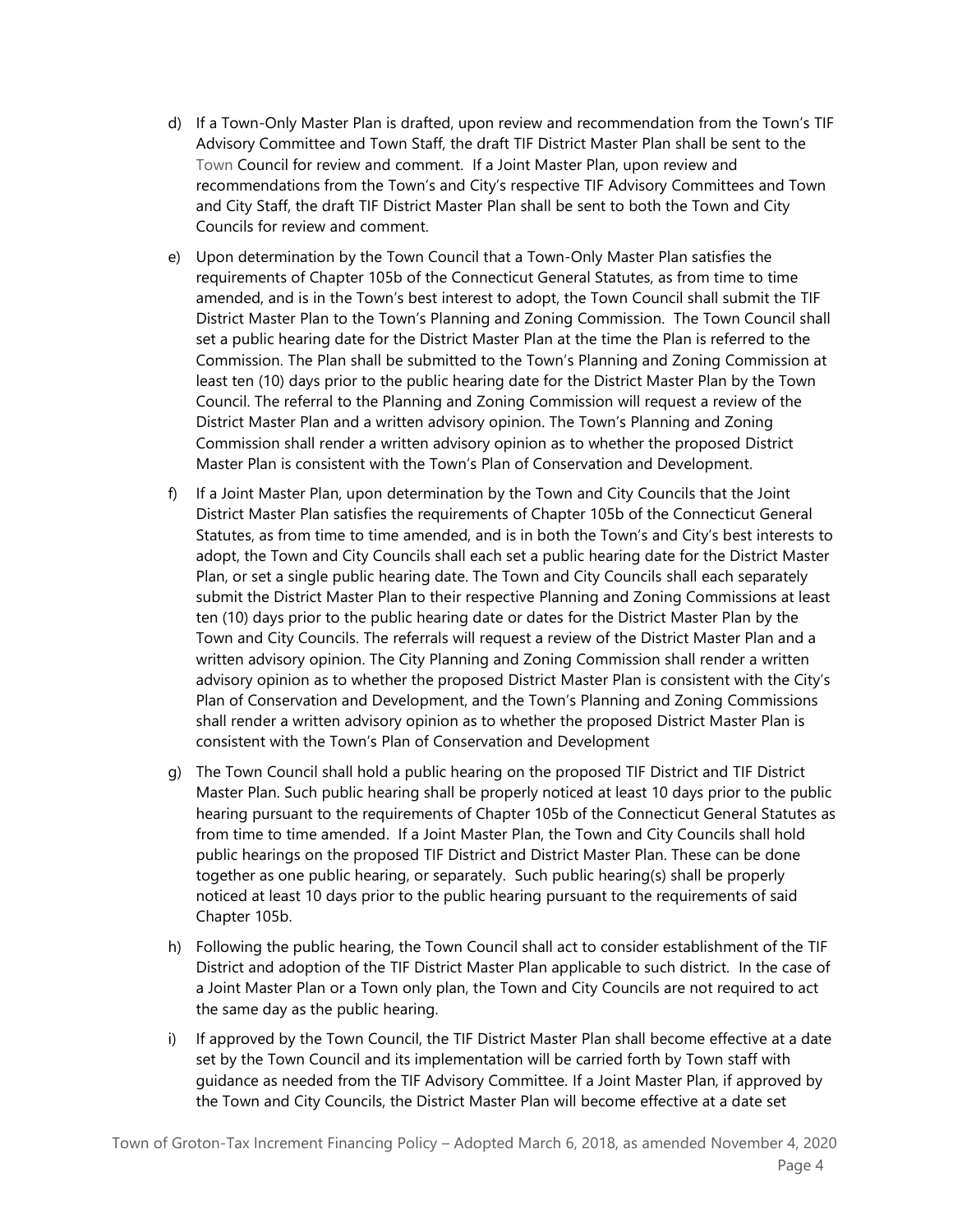mutually by the Town and City Councils and its implementation will be carried forth by Town and City staff with guidance as needed from the TIF Advisory Committees. If a Town-Only Master Plan is not approved by the Town Council, such Town-Only Master Plan shall not become effective. If a Joint Master Plan is not approved by both the Town and City Councils, such Joint Master Plan shall not become effective. In the case of a Joint Master Plan not being approved by the City Council, the Town can modify and adopt the plan as a Town-Only Master Plan within the City of Groton.

- j) Resulting agreements with developers, property owners, or businesses, herein, (Project Owners) such as Credit Enhancement Agreements, must also be approved by the Town Council following review and recommendations from Town Staff, the TIF Advisory Committee, and the Economic Development Commission. If a Joint Master Plan, any resulting agreements with Project Owners, such as Credit Enhancement Agreements, must also be approved by the Town and City Councils following review and recommendations from Town and City Staff, and their respective TIF Advisory Committees and Economic Development Commissions.
- k) The creation and approval of a TIF District Master Plan shall not relieve any developer from complying with any other regulatory and/or permitting requirements which may be necessary as part of such Project Owners project.
- l) The Town through its Staff shall annually report to the Town Council on the status and performance of the TIF District. If a Joint Master Plan, the Town and City through their Staff shall annually report to the Town and City Councils on the status and performance of such District.

### 4. TIF District Development Financing Mechanisms

In addition to public infrastructure and improvements, the Town (or, in the case of a Joint District Master Plan, the Town and City) may support certain industrial, commercial, residential, mixed-use or retail improvements, downtown development or transit-oriented development within TIF Districts, or a combination thereof, using TIF revenues. The Town's (and presumably City's) preferred method of providing assistance to property owners, businesses, and developers of property within a TIF District is through Credit Enhancement Agreements (CEAs), however, the Town (and City in the case of a Joint District Master Plan) may choose to utilize other methods as appropriate including issuance of municipal debt and utilizing TIF tax revenues to support debt repayment, tax abatements, or fixed valuation agreements.

Credit Enhancement Agreements: CEAs are the preferred mechanism for providing assistance to Project Owners undertaking development projects within the Town's TIF Districts, including Joint TIF Districts. A CEA is a contractual agreement between the Town and the Project Owner (and for Joint TIF Districts, the Town, City and Project Owner) that allows the Town, and for Joint TIF Districts and Town and the City, to provide reimbursements of future incremental property tax revenues to Project Owners. This policy outlines the eligibility requirements, guidelines, process, and other details for how and when the Town may enter into CEAs.

The Town reserves the right to negotiate CEAs individually with Project Owners of any properties within the TIF District. It is preferred that all CEAs within Joint TIF Districts be negotiated by the Town and City together. CEAs may provide a reimbursement of up to 100% of the incremental real property tax revenue produced from the captured assessed value on the particular property, and up to the full term of the TIF District. Under any CEA, the Town's obligation to make a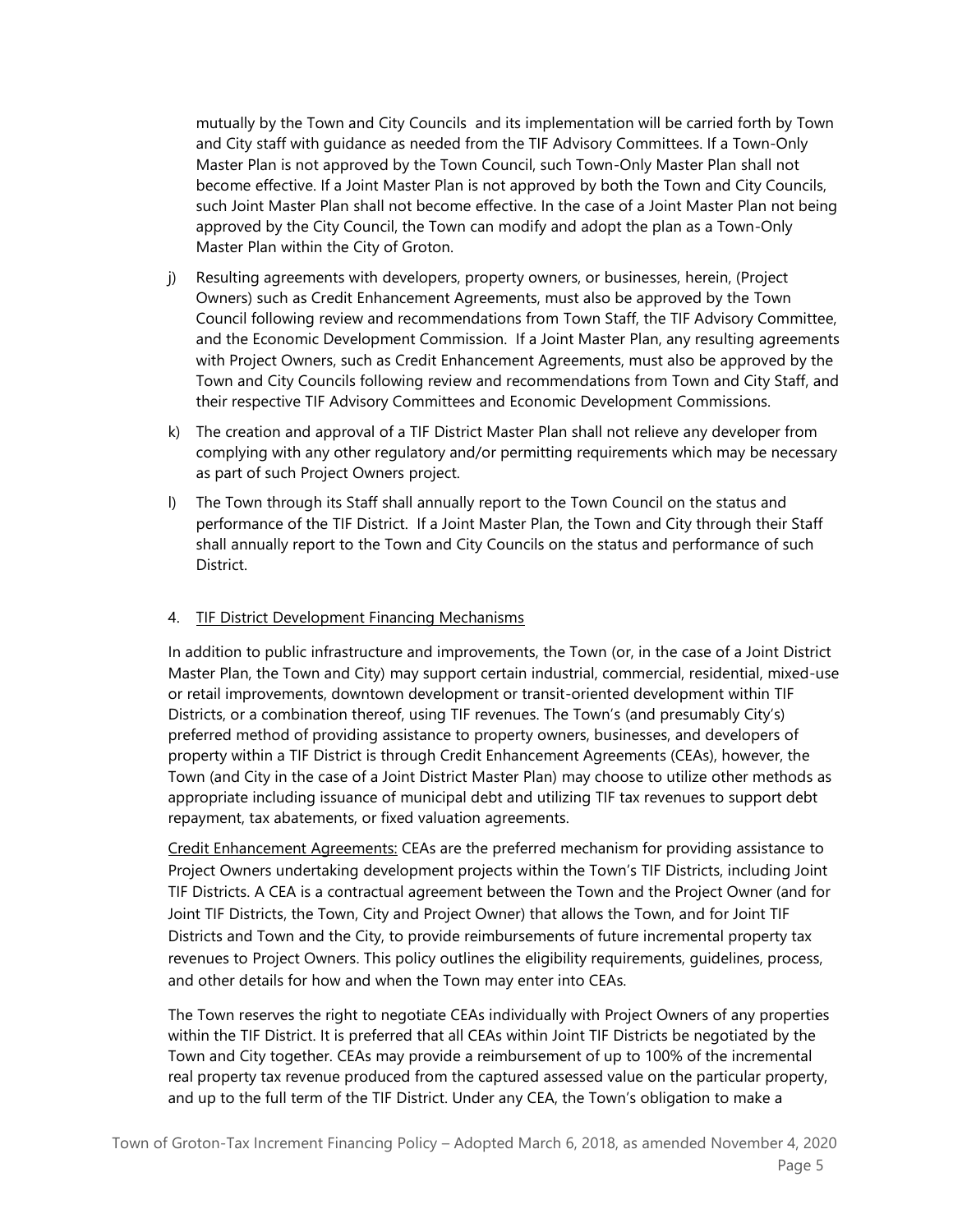periodic payment under the CEA will only arise to the extent the Town receives incremental real property tax revenue based on positive captured assessed value of the particular property during the appropriate period. In other words, in any CEA, the Town shall not obligate itself to make payments to the applicant without receiving incremental tax revenues nor shall it be obligated to make payments if there is no increased assessed value.

The Town will review CEA applications on a case-by-case basis and is not obligated or bound to enter into a CEA. Within a Joint TIF District, the Town and City will review CEA applications on a case-by-case basis and are not obligated or bound to enter into a CEA. If the Town or City enter into a CEA on their own within a TIF District that is within City boundaries it does not bind the other party into entering into a CEA unless approved by such party's Town or City Council (as applicable).

Property Tax Abatements: Property tax abatements involve reducing a portion of property taxes owed for specified reasons. In Connecticut, they can be used by communities to reduce taxes for a specified period of time for certain types of new construction or rehabilitation including residential and commercial/industrial, subject to state law. They have been the traditional method used by communities in Connecticut to incentivize private development for the purpose of economic development at the municipal level. Their use is very limited in terms of time period over which incentives can be provided, the types of property and uses for which abatements can be provided, and the percent of taxes to be paid that can be abated. Within TIF Districts, property tax abatements or CEAs can be utilized according the City and Town's District Master Plan, and additionally for any TIF District located within both the Town and the City, property tax abatements or CEAs can be utilized according to a Joint Master Plan.

Revenue Bonds: Revenue Bonds provide a method for financing public and private (through public-private partnership) infrastructure and development costs. They are a means of debt financing available to municipalities. Revenue bonds distinguish themselves from general obligation (GO) bonds through their method of repayment; unlike GOs which rely on taxation, revenue bonds are guaranteed by the specific revenues generated by the issuer. In the case of use for financing for economic development, an example would be utilizing parking fees to pay back a revenue bond issued to build a parking garage. Within a TIF District and according to a TIF District Master Plan, future incremental revenues from new property taxes on taxable real property can be utilized to help finance public and private development costs including infrastructure and site improvements.

Fixed Assessment Agreements (FAA): With a TIF District the Town can agree to set a fixed valuation on a property for up to fifteen years providing the Town and the Project Owner with predictability in tax liability; provided, however, within a Joint TIF District, all FAAs shall be negotiated, reviewed and approved by both the Town and City of Groton. They shall be recorded in the Town Land Records.

#### Use of Multiple Incentives

In all cases the Town shall not allow "double dipping," providing tax incentives from more than one program on the same dollar value of new investment such as providing Enterprise Zone tax benefits and TIF tax benefits on the same increment of property value.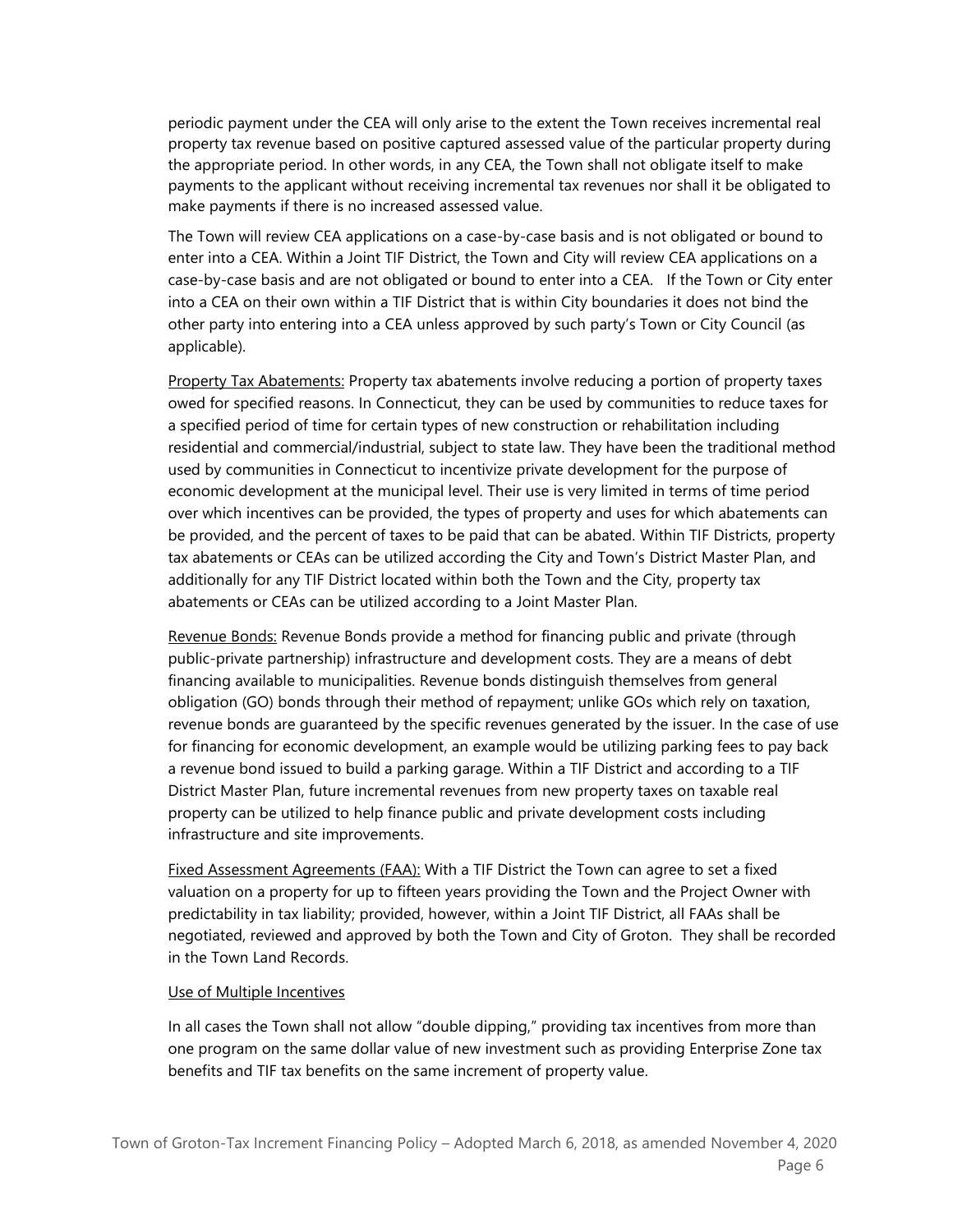The Town also reserves the right to transfer revenues from TIF Development Accounts that are in excess of funds needed to meet their obligations specified in its TIF District Master Plan and any related CEAs to its General Fund and utilize funds for General Fund purposes at any time during the life of the TIF.

While the Town may provide a reimbursement of up to 100% of the incremental real property tax revenue produced from the captured assessed value on the particular property for the duration of the TIF District, it shall be the Town's policy to provide no more than 50%, on average annually, of incremental real property tax revenue as reimbursement to the developer, business, or property owner regardless of whether achieved through a CEA, Tax Abatement, or FAA. Reimbursement in excess of this 50% threshold will only be considered when the potential benefits as measured by the potential to achieve the Town's goals, as stated in this policy, to the Town are considered to be significantly high.

#### 5. TIF District Credit Enhancement Guidelines and Requirements

All provisions of Sections 5 through Section 9, inclusive, of this Policy shall apply as written to Town TIF Districts. For Joint TIF Districts, negotiations and other actions undertaken by the Town shall be undertaken jointly by both the Town and the City.

#### *General Provisions*

#### A. Terms

The specific terms of each CEA will be negotiated between the Town and the Project Owner. Agreements can extend between one (1) and thirty (30) years; and up to 100% of the annual TIF Revenues associated with the captured incremental value from the property can be reimbursed to the Project Owner depending on the merit in achieving the Town's purpose for CEAs. Under any CEA, the Town's obligation to make a periodic payment under the CEA will only arise to the extent the Town receives incremental real property tax revenue based on positive captured assessed value of the particular property during the appropriate period. In other words, in any CEA, the Town shall not obligate itself to make payments without receiving incremental tax revenues nor shall it be obligated to make payments if there is no increased assessed value. The percentage of annual TIF Revenues that are reimbursed to the property owner may be adjusted over the life of the Agreement. In no case, shall a CEA extend beyond the life of the TIF District. While the Town may provide a reimbursement of up to 100% of the incremental real property tax revenue produced from the captured assessed value on the particular property for the duration of the TIF District, it shall be the Town's policy to provide no more than 50%, on average annually, of incremental real property tax revenue as reimbursement to the Project Owner regardless of whether achieved through a CEA, Tax Abatement, or FAA. Reimbursement in excess of this 50% threshold will only be considered when the potential benefits as measured by the potential to achieve the Town's goals, as stated in this policy, to the Town are considered to be significantly high.

#### B. Level of Funding Adjustments

During the application process and during the life of the TIF District (and CEA), the applicant shall demonstrate that the funds are being used at appropriate levels for the purpose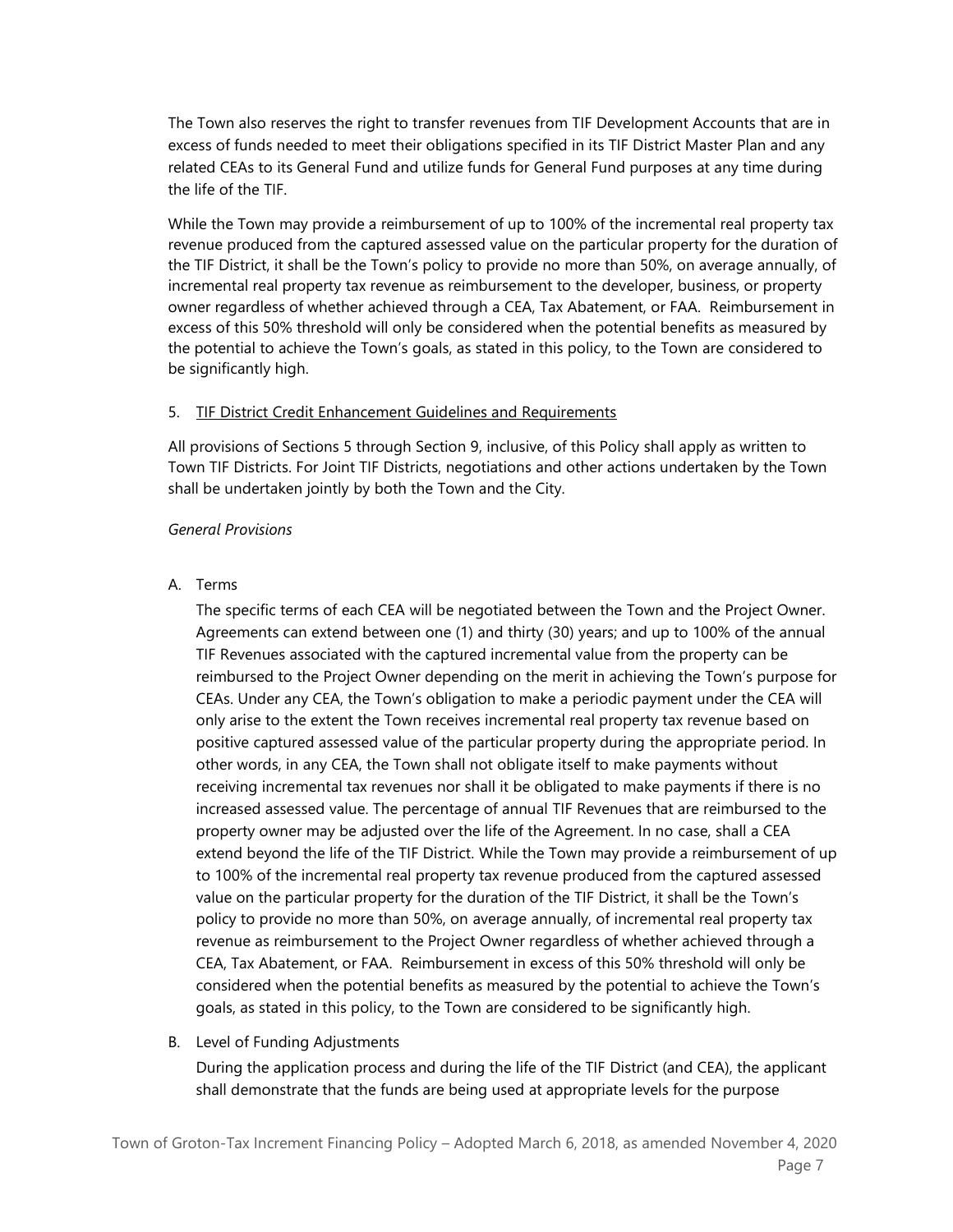intended. If the level of funds the Project Owner receives exceeds the projected need, the amount returned to the applicant shall be adjusted and any excess placed in the Town's General Fund or applied to the TIF Districts.

C. Enterprise Zone Requirements and Relation to Other Town Provided Incentives

For projects within an enterprise zone or receiving other Town-provided direct tax benefit, the Project Owner will contractually agree not to take the Town Enterprise Zone reduced assessed value on land and buildings benefit or to receive any other direct Town tax benefit for any phase of the project benefitting from a CEA. The Project Owner cannot receive benefit from both a CEA and another Town financial incentive on the same incremental value.

6. CEA Requirements

The Town may participate in CEAs when its participation is financially necessary and involvement by the Town is needed in order for the project to be undertaken. Justification for financial need and Town involvement can be demonstrated by:

- a. A need to offset infrastructure costs unique to the site;
- b. A need to offset economic advantages available to a corporate entity if it should develop a project (or expand operations) outside of Groton; and/or
- c. A lack of sufficient private or other public funding sources to meet the full capital investments needed to undertake a project.

The following requirements will also be considered:

- a. The Project Owner is financially capable to undertake the project demonstrated by submitting one or more of the following:
	- i. Letters from a financial institution, government agency, or other funding agency indicating a commitment to provide a specified amount of funds, and the uses for which the funds may be utilized;
	- ii. In cases where funding is required but there can be no commitment of money until approvals are received, letters of "Intent to Fund" from the appropriate funding institution indicating the amount of funds and their specified uses;
	- iii. The Project Owner most recent corporate (or other entity) annual report indicating availability of sufficient funds to finance the development, together with explanatory material interpreting the report; and
	- iv. Evidence indicating availability of funds if the applicant will personally finance the development.
- b. The Project Owner is compliant with statutory and regulatory guidelines of the Town and State of Connecticut;
- c. The project represents a minimum private investment of at least One Million Dollars (\$1,000,000) in development or redevelopment costs. This minimum investment cannot include the cost of acquisition of the property;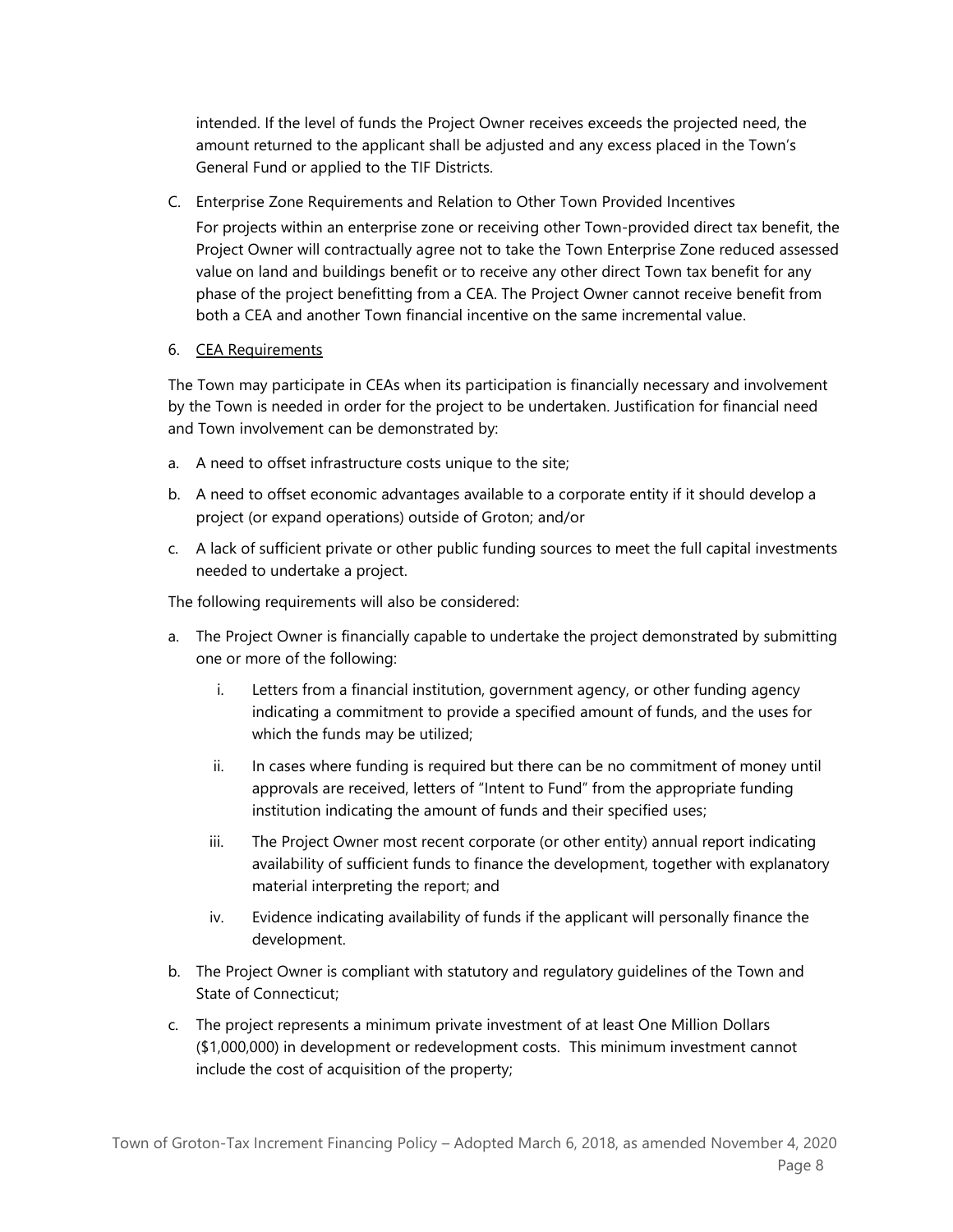- d. The Project Owner equity contribution (excluding all debt, local, state, and federal support including tax credits, grants, and other support) to the project is a minimum of ten percent (10%) of the development or redevelopment costs;
- e. Reasonable buildout timeline for investment and completion of construction with documentation indicating the buildout completion plans with supporting market/feasibility information;
- f. The Project Owner has pursued use of other available funding and incentives and has integrated other sources to the extent possible;
- g. The Project Owner provides sufficient financial information as deemed necessary by the Town for planning and administration of the TIF District including information for the consideration of TIF District and CEA approval and annual information following TIF District and CEA approval on the status of the development including a description of development completed, jobs created, jobs retained, and total private investment made; and
- h. Submission of any other documentation requested by the Town to help ensure that the Town will benefit through new investment, new employment, or other public benefits.

# 7. Guidelines That Determine Level of Municipal Participation in CEAs

In considering and negotiating support for private development costs, the level of support given by the Town should be based on the potential of the project to advance the Town's purpose for utilizing TIF, as stated under Section I.1. Purpose, above.

## 8. CEA Application Requirements

The Town shall utilize an application form that includes at a minimum the following information:

- a. Name and contact information of Project Owner, and if different, the property owner if separate; attorney if applicable;
- b. Tax Map and Lot # of property (or properties) for which TIF assistance is being requested;
- c. Zoning District(s);
- d. List of any other local zones or districts the property is within that relate to tax assessment or payments, including but not limited to fire districts, city taxes, sewer mill rates, etc.;
- e. Current original assessed value of taxable real property;
- f. Description of proposed project;
- g. Description of proposed use(s) for site (residential, commercial, retail, industrial, etc.);
- h. Description of how the proposed project meets the Town's TIF purposes as stated in its TIF Policy
- i. Estimated permanent jobs to be created and/or retained resulting from development;
- j. Estimated development costs;
- k. Estimated development timetable including project start, completion, and any phasing if applicable;
- l. Statement that the applicant demonstrates the financial capacity to undertake the project and provides evidence in support of this capacity. Evidence will include but is not limited to:
	- i. Development budget and pro-forma;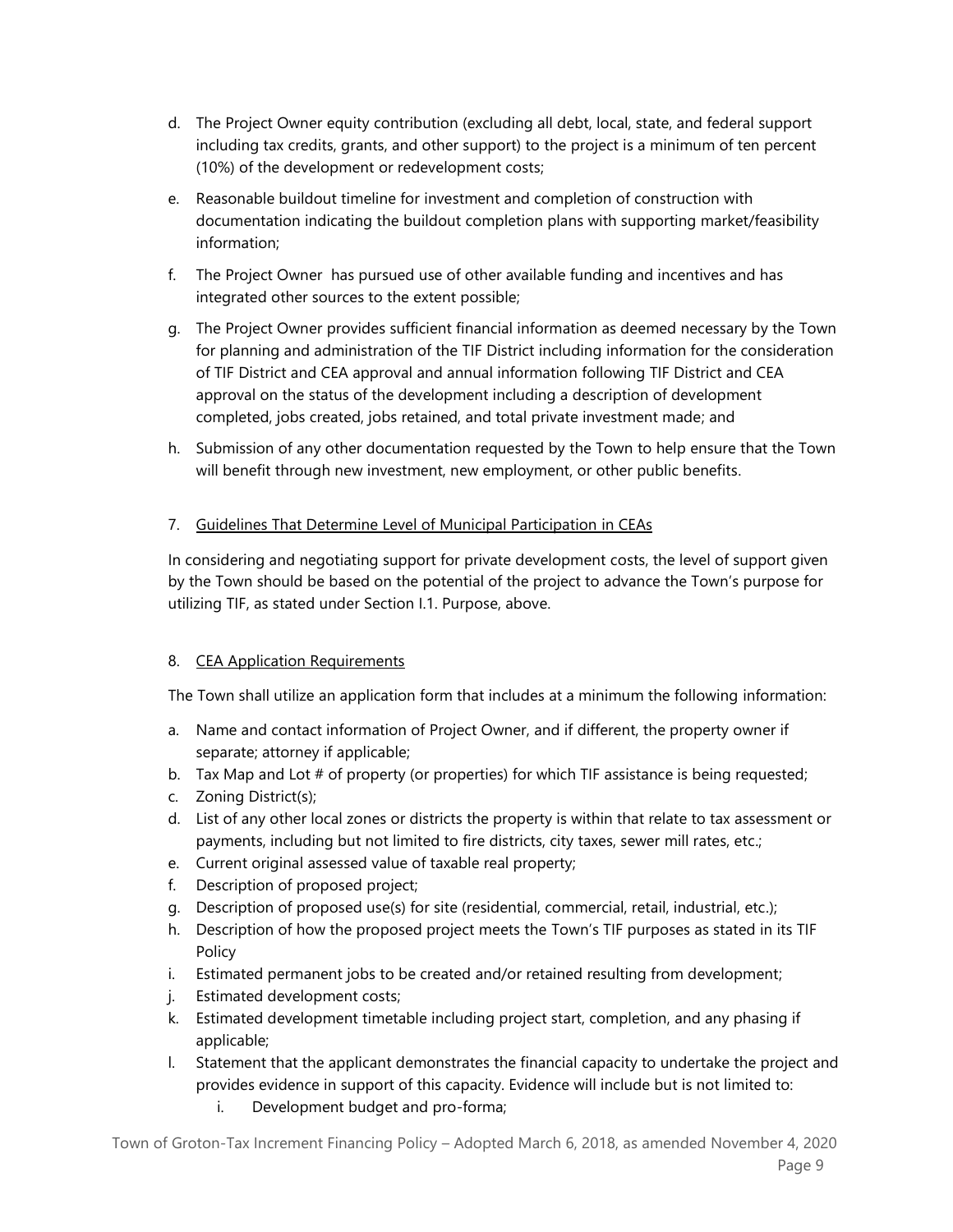- ii. Financial commitments of project lenders; and
- iii. A project implementation plan and schedule.
- m. Description of any other local, state, or federal support being used to finance project; and
- n. Statement that the requested TIF project would not otherwise occur "but for" assistance through TIF.

Confidentiality: All such information provided by the Project Owner shall be kept confidential to the extent permitted by applicable law.

Other Requirements: The creation and approval of a TIF District Master Plan shall not relieve the Project Owner from complying with any other regulatory and/or permitting requirements which may be necessary as part of the Project Owner project such as site plan, wetlands, building permits, etc.

Application Fee: At the time of the final application submission and after preliminary advisement by Town staff, a non-refundable fee of \$5,000 will be made by the Project Owner t to help fund Town expenses for staff time and any other direct expenses such as required legal fees.

# 9. CEA Application Process

A Project Owner that has secured an interest in real property to the satisfaction of the Town or its assigned staff (in their sole discretion) within an approved or proposed TIF District (, may approach the Town seeking the potential use of a CEA. If Project Owner is a developer, the property interest must include sufficient rights to purchase the property upon a definitive event as determined by the Town or its assigned staff (in their sole discretion). The steps outlined below detail the full CEA approval process.

Step 1: Preliminary Advisement with applicant by Town Staff (Office of Planning and Development Services (OPDS), Finance, and Tax Assessor)

Step 2: Application preparation by OPDS with input by Finance and Town Manager

Step 3: Application submission by OPDS if all required information is supplied by applicant

Step 4: Review and approval by Town Manager

Step 5: Review and Recommendation by TIF Advisory Committee and referral of application to: Economic Development Commission, and Representative Town Meeting

Step 6: Submission to Town Council for review and approval

Step 7: Implementation and tracking by Town Staff

Additional CEA process and requirements may be contained within individual TIF District Master Plans that add to or exceed the requirements contained in this policy.

### 10. Amendment procedure

Amendments to this policy shall be completed in the same manner, as required by applicable Connecticut and local laws and ordinances, as the adoption of this policy.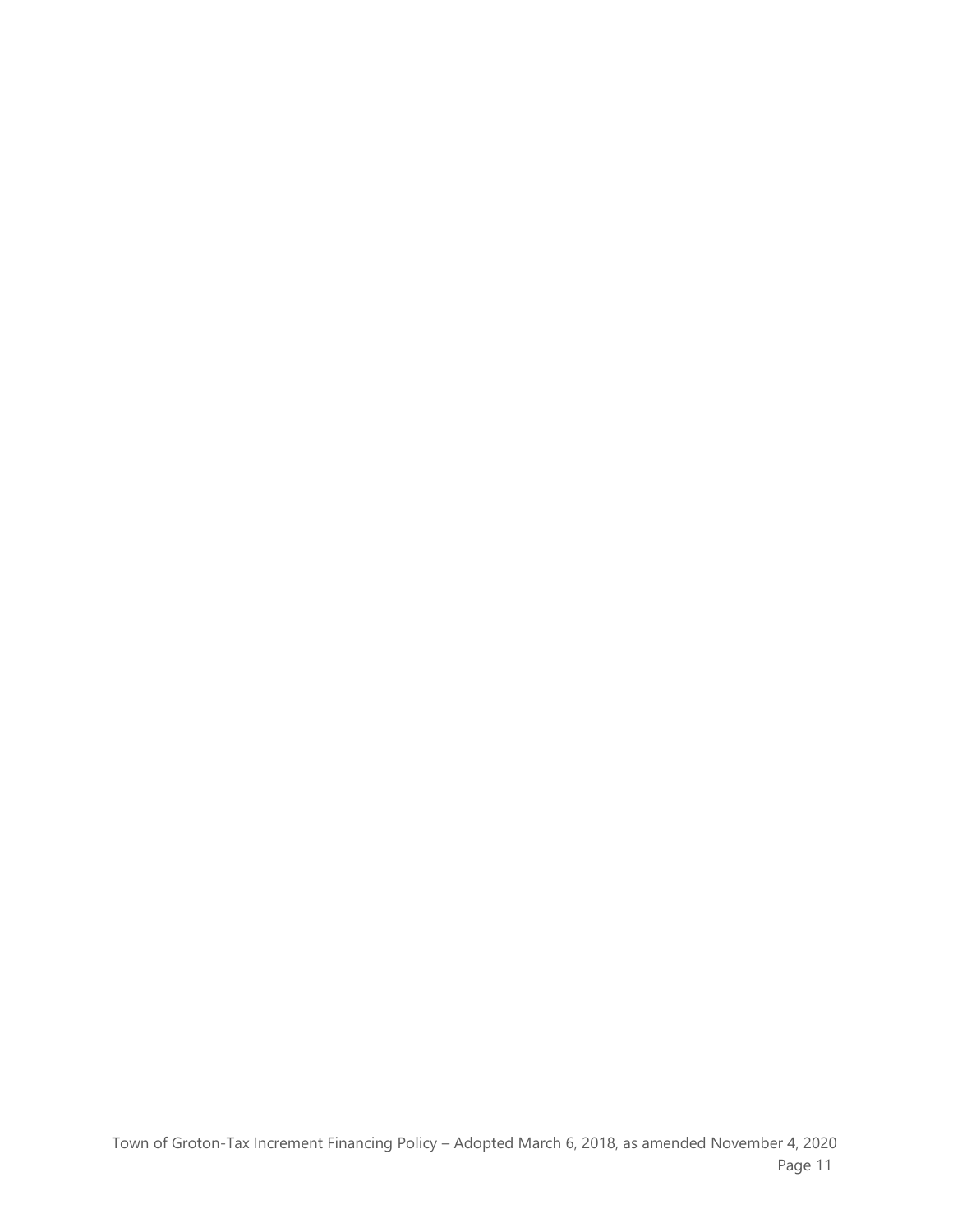# II. Appendices

# Appendix A.

# Introduction and Background to Connecticut TIF State Law

Tax Increment Financing (TIF) is a financing tool that can be used by municipalities to invest in economic development. It allows some or all of public and/or private costs associated with development to be financed over time by increases in the property tax revenues that are generated by the new development or redevelopment. Chapter 105b of the Connecticut General Statutes, titled "Tax Increment Districts", authorizes Connecticut municipalities to create TIF Districts for the purposes of economic development.

The following is an overview of the TIF process, components and requirements per the Connecticut General Statutes. This information provides guidance for the Town of Groton's TIF Policy, which in turn, provides the framework, process, and details for any TIF District(s) and TIF District Master Plan(s) to be adopted by the Town.

# 1. TIF Process

Use of TIF by Connecticut municipalities does not require State approval, and its structure and details are determined by the local legislative process. However, the State does require the creation and local adoption of a TIF District Master Plan to create and utilize a TIF District. The municipality's legislative body must adopt a TIF District Master Plan for each TIF District. The TIF District creation and approval process includes the following steps:

- a. The municipality's legislative body affirms TIF will contribute to the economic growth or wellbeing of the municipality or to the betterment of the health, welfare or safety of the inhabitants of the municipality.
- b. Prior to establishing a TIF District and approval of a TIF District Master Plan, submit such plan to the municipality's Planning and Zoning Commission requesting a study of the plan and a written advisory opinion prior to approval of such plan. Such written advisory opinion shall include a determination of whether the plan is consistent with the municipality's plan of conservation and development.
- c. Hold a public hearing on the proposal to establish the TIF District and adopt the TIF District Master Plan. The public hearing to establish the TIF District may, but is not required to be, held on the same date as the public hearing for the adoption of the TIF District Master Plan.
- d. The municipality's legislative body confirms that the TIF District meets all eligibility criteria and assessed value requirements in accordance with applicable Connecticut General Statutes.
- e. Submission of TIF District Master Plan to the municipality's legislative body.
- f. The municipality's legislative body establishes the TIF District and approves the TIF District Master Plan applicable to such district.

# 2. TIF District Master Plan Components

The TIF District Master Plan must include:

- a. The boundaries of the TIF district by legal description.
- b. A list of the tax identification numbers for all lots or parcels within the TIF District.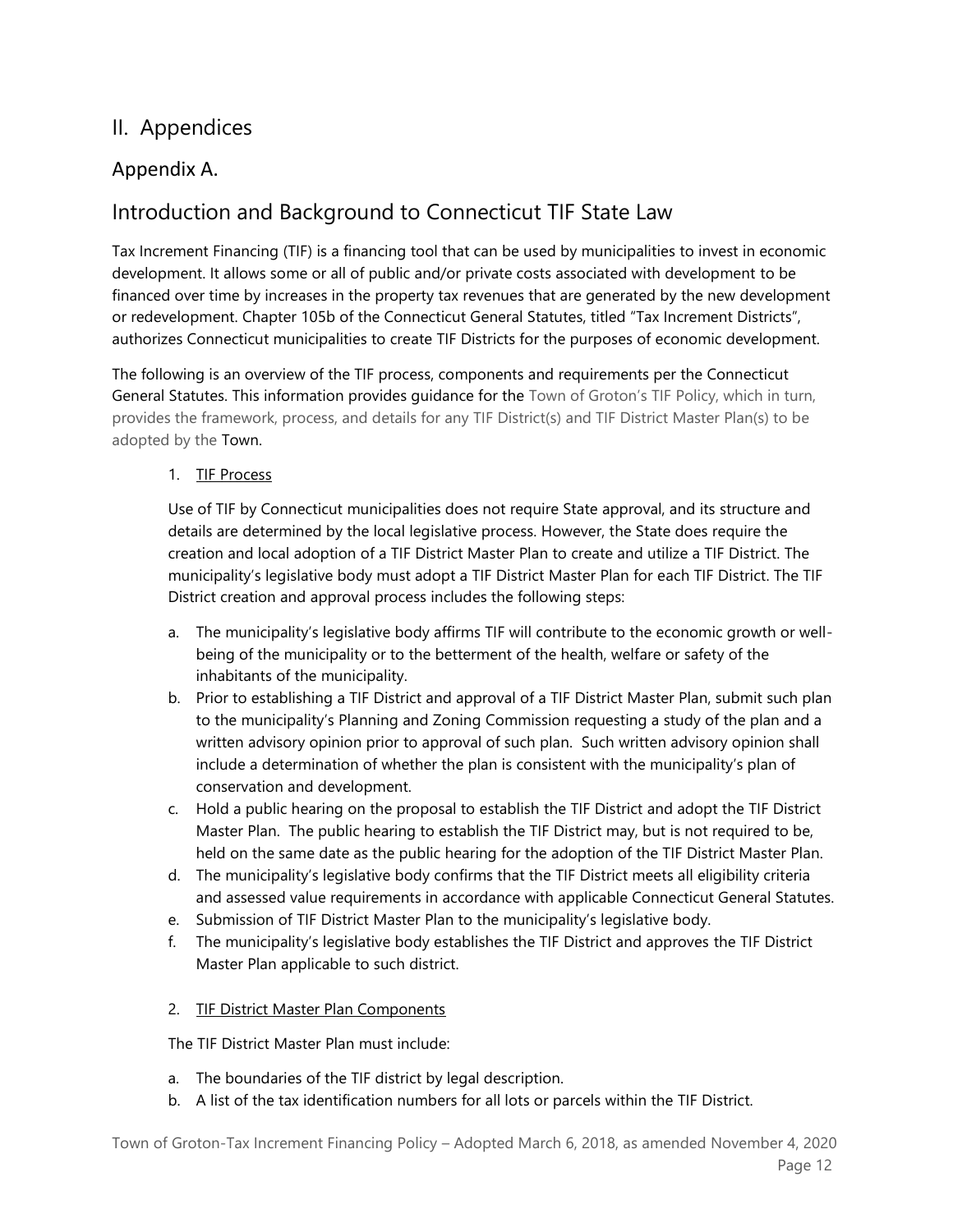- c. A description of the present condition and uses of all land and buildings within the TIF **District**
- d. A description of the public facilities, improvements, or programs within the tax increment district anticipated to be added and financed in whole or in part.
- e. A description of the industrial, commercial, residential, mixed-use, or retail development/improvements; downtown development; or transit-oriented development within the TIF District anticipated to be financed in whole or in part.
- f. A financial Plan detailing the schedule of incremental tax revenues.
- g. A plan for the proposed maintenance and operation of the TIF District after the planned capital improvements are completed, if applicable.
- h. The maximum duration of the TIF District, which may not exceed a total of fifty (50) tax years, beginning with the tax year in which the TIF District is established.

## 3. Financial Plan Components

The Financial Plan of the TIF District Master Plan must include:

- a. Cost estimates for the public improvements and developments anticipated in the TIF District Master Plan.
- b. The maximum amount of indebtedness, if any, to be incurred to implement the TIF District Master Plan.
- c. Sources of anticipated revenues, including TIF and any other revenues.
- d. A description of the terms and conditions of any agreements, including any anticipated assessment agreements, contracts, credit enhancement agreements (CEA), or other obligations related to the TIF District Master Plan.
- e. Estimates of the increased assessed values of the TIF District.
- f. The portion of the increased assessed values to be applied to the District Master Plan as captured assessed values and resulting tax increments in each year of the plan. Captured value is the amount, as a percentage or stated sum, of increased real assessed value that is utilized from year to year to finance project costs pursuant to the TIF District Master Plan. *Note: A municipality can designate an amount up to 100% of incremental value to be utilized for specified TIF purposes or any amount less than 100%. The amount of tax increment revenues to be designated is determined by designating captured assessed value, subject to any assessment agreements. Whatever amount of incremental revenues that are not utilized for specified TIF purposes accrue to the General Fund. The applicant cannot receive a CEA or other TIF benefit if they are also utilizing any state or local tax incentives such as, but not limited to Enterprise zones, Urban Jobs, Airport Development Zone, or other property tax incentives. Subject to any assessment agreements provided by the TIF statute or the TIF Plan.*
- g. Specify the maximum percentage of TIF revenues to be utilized to support private developers through credit enhancement agreements or other mechanisms (such as bonding).

# 4. TIF District Limitations

A municipality can have multiple TIF Districts; however, all TIF Districts combined are subject to the following limitation: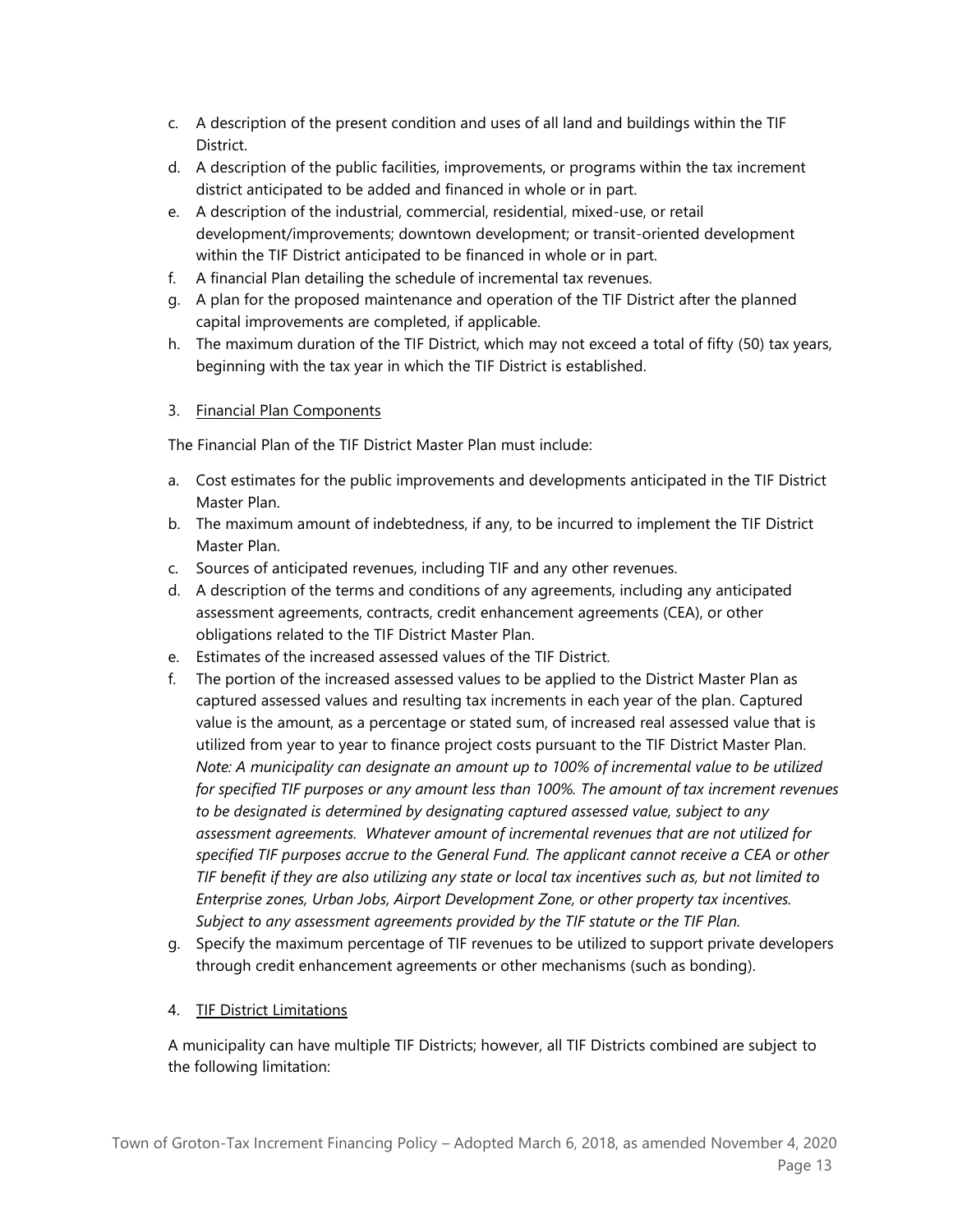**The original assessed value of all taxable real property of the TIF District plus the original assessed value of all taxable real property of all existing TIF Districts within the municipality may not exceed ten percent (10%) of the total value of taxable real property within the municipality as of October 1st of the year immediately preceding the establishment of the TIF District.** 

## 5. TIF Revenues Uses

Connecticut General Statues § 7-339hh enables a municipality to use all or part of TIF revenues in connection with costs of improvements within the TIF District, costs of improvements outside the TIF District which are directly related to or are made necessary by the establishment or operation of the TIF District, or for support of economic development, environmental improvements or employment training associated with the TIF District. This includes, but is not limited to: infrastructure, services made necessary by the project, repayment of debt service on municipal or private developer costs, and support or leverage for further economic development within or related to the district. More specifically, TIF revenues can be used for the following non-exclusive purposes:

- a. Public infrastructure improvements
- b. Façade improvements
- c. Project development and redevelopment costs (including transit-oriented and downtown district development)
- d. Capital costs
- e. Remediation costs
- f. Land assembly costs (forming a single site from a number of parcels)
- g. Technical and marketing assistance
- h. Revolving loans
- i. Professional services
- j. Repayment of private debt incurred by private developer
- k. Administrative expenses, including personnel, studies, reports, and/or administration for Main Street managers
- l. Business development and expansion assistance for TIF district property owners
- m. TIF district establishment costs
- n. Off-Site (related to TIF District)
	- i. Roadways, water/sewer
	- ii. Public safety
	- iii. School
	- iv. Mitigate adverse impacts (e.g. new traffic)
- o. Economic development and environmental
	- i. Economic development initiatives
	- ii. Workforce training
	- iii. Environmental mitigation

Dedicated TIF revenues **cannot** be used for General Fund purposes. The portion of incremental revenues not dedicated for TIF purposes are used for General Fund expenses.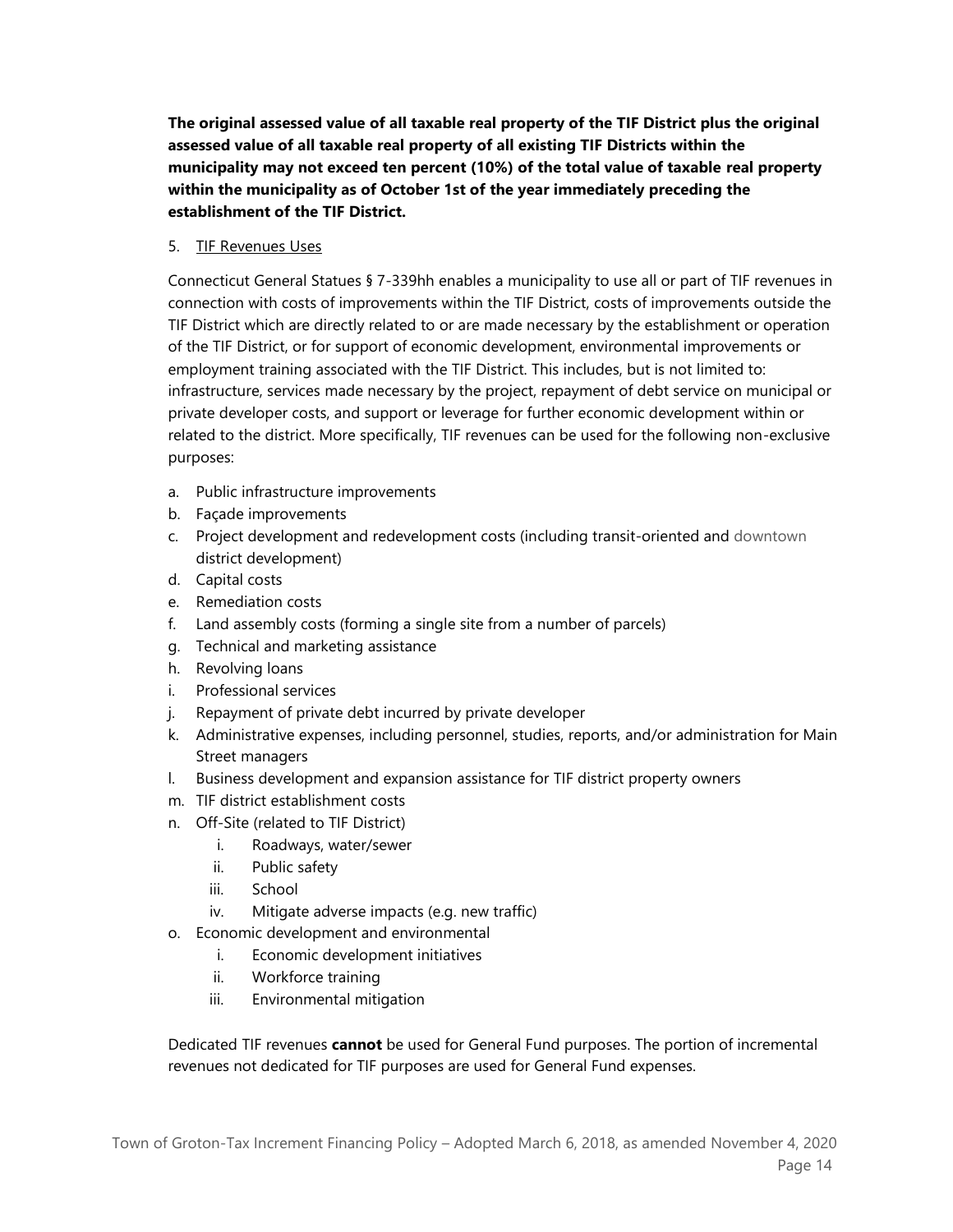## 6. TIF Use with other Financing Tools

TIFs can and should be used with other public and private financing tools as appropriate and available. They are not meant to be used "instead of" or "exclusive of" other financing mechanisms. TIF can, but does not have to be, used in conjunction with municipal bonding and related debt service. As available during the life of the District, TIF can be used to directly pay for specified costs or pay down debt service associated with the TIF District. A detailed overview of Economic Development Finance Tools is contained in the Appendix.

## 7. TIF Use to Directly Support Private Development

In addition to helping finance public costs to support economic development, TIFs can be used to help finance private developers' costs to spur further private investment. If a Town chooses to help finance private development costs, the Town should, as a matter of policy, require developers to demonstrate that "but for" the TIF support a project would not occur and that they have utilized and exhausted all other financing mechanisms, such as state and federal grants and tax credit programs

Municipalities can assist private developers with financing through property tax abatements. They can also utilize TIF for such purposes. TIFs can be used to support private development by reimbursing the private developer a portion (up to 100%) of property taxes resulting from new investment annually through what is known as a "credit enhancement agreement" (CEA). The CEA is a binding legal contract developed and agreed to as part of the TIF District process that can be used by the private developer to offset some private development costs and be used to support or enhance financing for the private developer. If the municipality chooses to provide CEAs it should do so in the form of a percentage of paid incremental taxes to be returned as opposed to a fixed dollar amount to protect itself from an underperforming TIF development. The municipality should also have an application process and guidelines for helping determine if the Town should support development through a CEA as part of a TIF District and to what extent it should support it. The municipality shall also prohibit a developer from what is known as "double dipping," providing tax incentives from more than one program on the same dollar value of new investment, such as providing Enterprise Zone tax benefits and TIF tax benefits. Note: utilizing TIF in both the Town and the City of Groton is not considered "double dipping" as each has a separate tax rate.

Figure 1 below shows how revenues are dedicated under a TIF arrangement.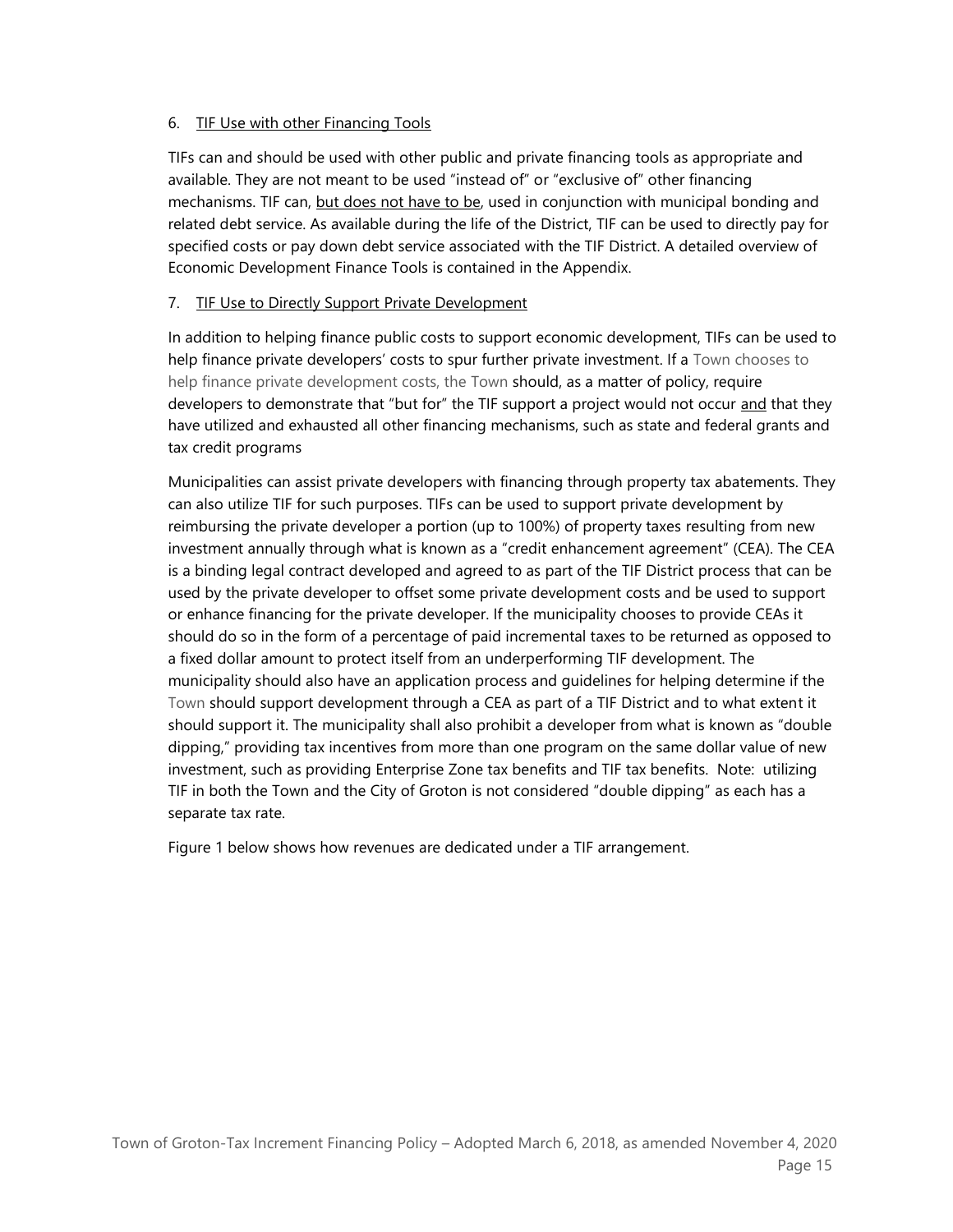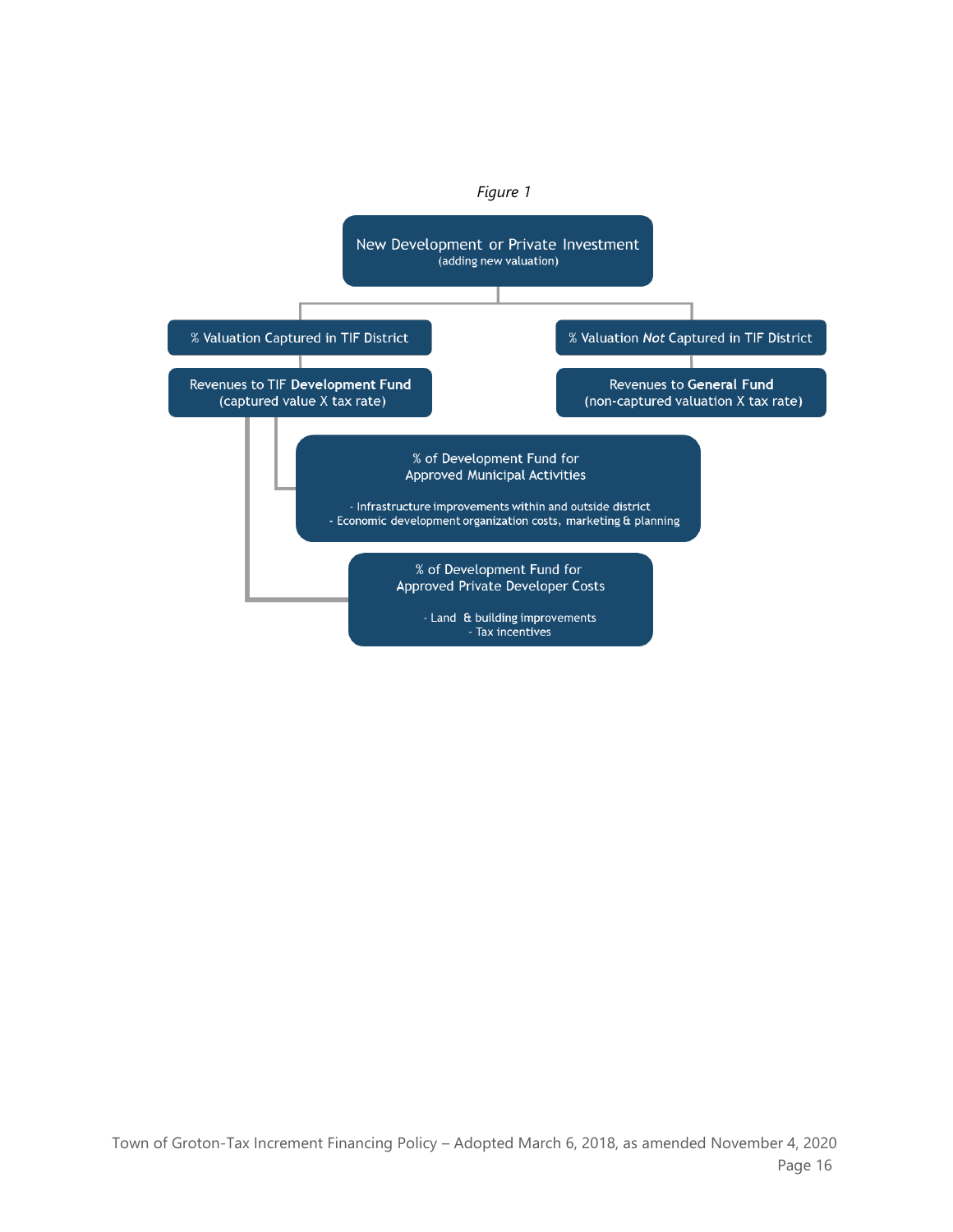# APPENDIX B

- 1. Glossary of Tax Increment Financing Terms
	- a. Captured Assessed Value the amount, as a percentage or stated sum, of increased real assessed value that is utilized from year to year to finance project costs pursuant to the TIF District Master Plan.
	- b. Credit Enhancement Agreement agreement with developer or business to return a portion of real property taxes paid annually over a specified period of time to offset development costs
	- c. Current Assessed Value the assessed value of all taxable real property within a TIF District as of October first of each year that the TIF District remains in effect.
	- d. Incremental Assessed Value the valuation amount by which current assessed value of a TIF District exceeds the original assessed value of the TIF District. If the current assessed value is equal to or less than the original assessed value, there is no incremental assessed value.
	- e. Original Assessed Value (OAV) –assessed value of all taxable real property (land & buildings) within a TIF District as of October first of the tax year immediately preceding the year in which the TIF District was established by the legislative body of the municipality.
	- f. Tax Abatement Connecticut law allowing communities to reduce a portion of property taxes owed for specified reasons for a fixed time period of time; more restrictive than CEAs
	- g. TIF District Those property(ies) wholly within the corporate limits of the municipality that have been established and designated as such pursuant to the Connecticut General Statutes and that is to be developed under the TIF District Master Plan applicable to such district.
	- h. TIF District Master Plan a statement of means and objectives prepared and approved by the municipality relating to a TIF District designed to provide new employment opportunities, retain existing employment, provide housing opportunities, improve or broaden the tax base or construct or improve the physical facilities and structures through the development of industrial, commercial, residential, retail and mixed use, transit oriented development, downtown development or any combination thereof, as described in section 7-339ff of the Connecticut General Statutes.
	- i. TIF Revenues revenues generated by incremental real assessed value within a TIF District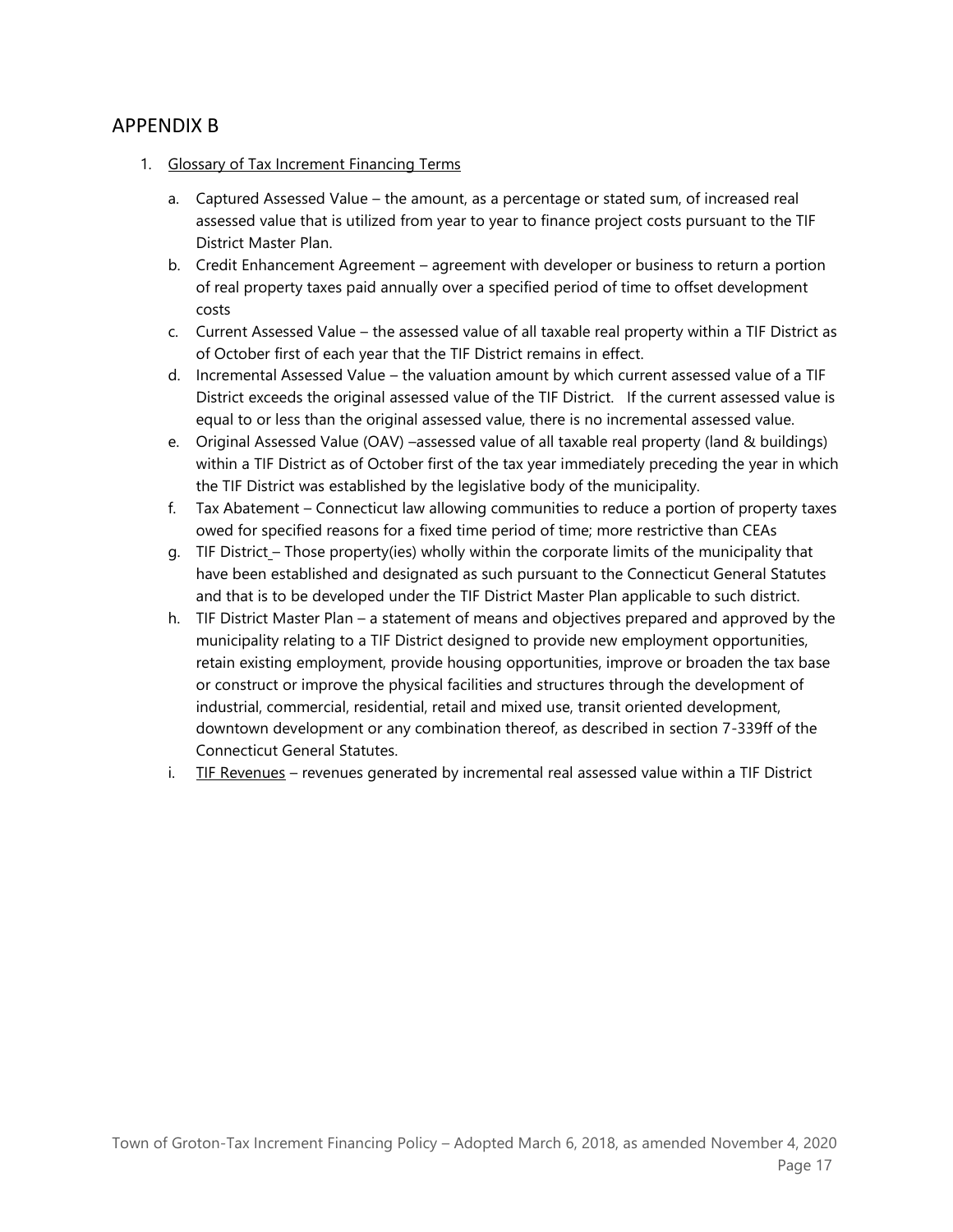## 2. Tools for Financing Economic Development

Tax Increment Financing (TIF) provides a method for communities to support economic development by helping finance public and private investments for development within a specified district. In addition to TIF, there are other financing mechanisms to assist with economic development financing, all of which can be used either separate from or within a TIF District Plan.

## *Property Tax Abatement*

Property tax abatements involve reducing a portion of property taxes owed for specified reasons. In Connecticut, they can be used by communities to reduce taxes for a specified period of time for certain types of new construction or rehabilitation including residential and commercial/industrial, subject to property tax laws detailed in the Connecticut General Statutes C.G.S. Sec. 12-81. They have been the traditional method used by communities in Connecticut to incentivize private development for the purpose of economic development at the municipal level. Their use is very limited in terms of time period over which incentives can be provided, the types of property and uses for which abatements can be provided, and the percent of taxes to be paid that can be abated. TIF provides an alternative to the use of tax abatements through what is known as a credit enhancement agreement (CEA), which provide far greater flexibility on these matters and are discussed further below. Plus, within TIF districts, abatements or CEAs can be utilized according the Town's district plan.

## *Historic Tax Credits*

Historic Tax Credits can also be utilized to help offset development costs. The Connecticut Historic Rehabilitation Tax Credit Program (C.G.S. Sec. 10-416c) establishes a 25% tax credit on the Qualified Rehabilitation Expenditures associated with the rehabilitation of a Certified Historic Structure for either 1) residential use of five units or more, 2) mixed residential and nonresidential use, or 3) nonresidential use consistent with the historic character of such property or the district in which such property is located. An additional credit is available for projects that include affordable housing as provided in section 8-39a of the general statutes. Similar Federal Tax Credits of 20% are also available, which together with the State credits covers a total of 45% of qualified expenditures

### Program Specifics:

- a. 25% tax credit of the total qualified rehabilitation expenditures
- b. 30% tax credit of the total qualified rehabilitation expenditures if the project includes an affordable housing component provided at least 20% of the rental units or 10% of for sale units qualify under CGS Section 8-39a.
- c. \$31.7 million in tax credit reservations are available each fiscal year
- d. Per project cap is up to \$4.5 million in tax credits
- e. Qualified rehabilitation expenditures are hard costs associated with rehabilitation of the certified historic structure; site improvements and non-construction costs are excluded
- f. Buildings must be listed on the National or State Register of Historic Places, either individually or as part of an historic district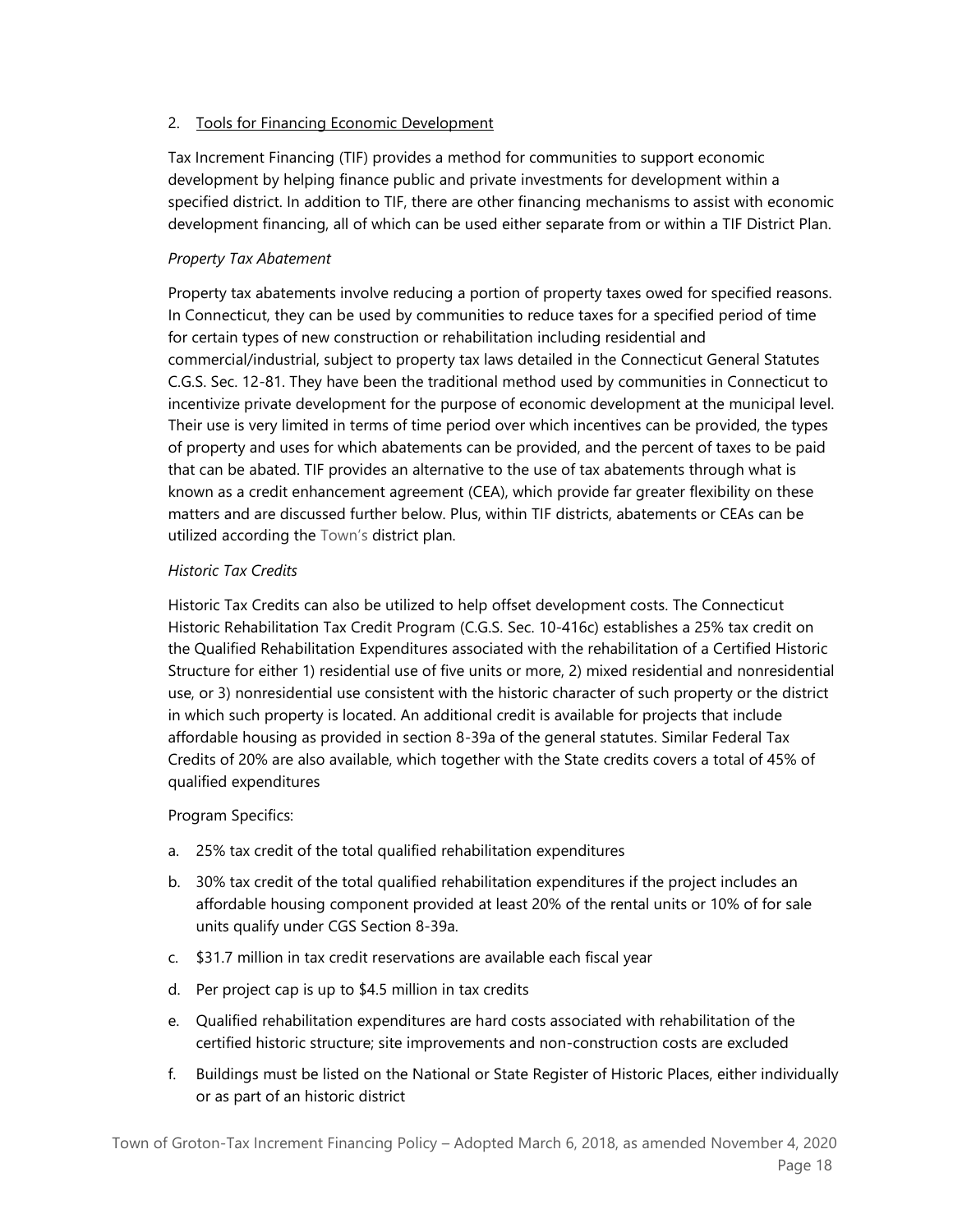- g. All work must comply with the Secretary of the Interior's Standards for Rehabilitation
- h. State tax credits may be combined with the 20% federal historic preservation tax credits provided the project qualifies under federal law as a substantial rehabilitation of depreciable property as defined by the Internal Revenue Service
- i. Tax credit vouchers are issued after completion of rehabilitation work or, in phased projects, completion of rehabilitation work to an identifiable portion of the building placed in service
- j. Tax credits are available for the tax year in which the building or, in phased projects, an identifiable portion of the building is placed in service
- k. Tax credits can only be used by C-corporations with tax liability under Chapters 207 through 212 of the Connecticut General Statutes
- l. Tax credits can be assigned, transferred or conveyed in whole or in part by the owner to others up to three times

## *Bonds*

General Obligation bond (GO): A GO is a bond issued by the municipality that is backed by the municipality's full faith and credit (including taxing authority). GO bonds are obligated to be paid back regardless of the completion and performance of the use for which they were issued. They are typically used by municipalities to finance significant public infrastructure projects including roads, sewer, water, and facilities.

Revenue Bonds: Revenue Bonds provide a method for financing public and private (through public-private partnership) infrastructure and development costs. They are a means of debt financing available to municipalities. Revenue bonds distinguish themselves from general obligation (GO) bonds through their method of repayment; unlike GOs which rely on taxation, revenue bonds are guaranteed by the specific revenues generated by the issuer. In the case of use for financing for economic development an example would be utilizing parking fees to pay back a revenue bond utilized to build a parking garage. Within a TIF district and according to a TIF District Master Plan future revenues from new property taxes can be utilized to help finance public and private development costs including infrastructure and site improvements.

## *Tax Increment Financing*

The purpose of Tax Increment Financing (TIF) is to assist a developer with redevelopment through various mechanisms, including the fixing of tax assessments, abatements, payment for credit enhancement agreement, bonds, and funding of infrastructure to support development. State guidelines for TIF are included in C.G.S. 7-339cc to 7-339kk

Through a TIF, future property tax revenues from new development and/or above current property valuations within a specified district (parcel or set of parcels) can be dedicated to pay portions of public and/or private development. This can include any of the following or a mix of the following:

a. Placing into TIF development fund to dedicate to paying off public costs for infrastructure and economic development related to the district